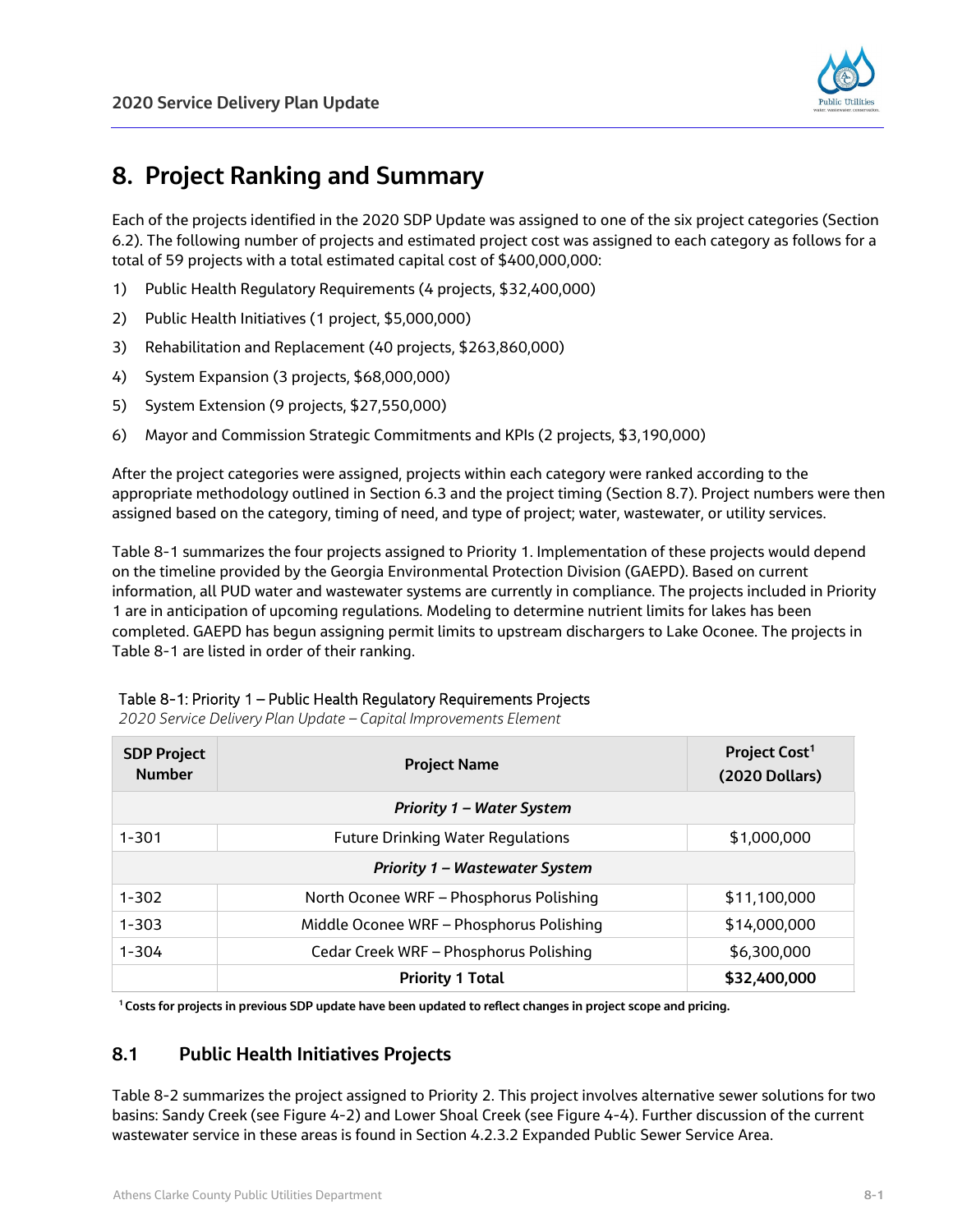

Based on the motion approved by M&C in 2015, Public Health Initiatives Projects shall utilize solutions other than gravity sewer lines, shall avoid environmentally sensitive areas, and shall serve only existing structures or lots of record. Expanded service would be implemented only after approval by M&C.

## Table 8-2: Priority 2 – Public Health Initiatives Projects

*2020 Service Delivery Plan Update – Capital Improvements Element*

| <b>SDP Project</b><br><b>Number</b> | <b>Project Name</b>                                | Project Cost <sup>1</sup><br>(2020 Dollars) |
|-------------------------------------|----------------------------------------------------|---------------------------------------------|
|                                     | <b>Priority 2 - Water System</b>                   |                                             |
|                                     | There were no Priority 2 water projects identified |                                             |
|                                     | <b>Priority 2 – Wastewater System</b>              |                                             |
| $2 - 301$                           | <b>Alternative Sewer Solutions</b>                 | \$5,000,000                                 |
|                                     | <b>Priority 2 Total</b>                            | \$5,000,000                                 |

**1Costs for projects in previous SDP update have been updated to reflect changes in project scope and pricing.**

# **8.2 Rehabilitation and Replacement Projects**

Table 8-3 summarizes the 40 projects assigned to Priority 3. Each of these projects was identified as necessary to maintain current water and wastewater systems consistent with existing permits. The projects include replacement or rehabilitation of system components due to age or condition, as well as projects that are necessary to ensure reliable service to the existing water and wastewater customers served by ACC-PUD. Water system Priority 3 projects are shown on Figures 2-3 and 4-1. Wastewater system Priority 3 projects are shown on Figures 2-9 through 2-11 and Figures 4-2 through 4-4.

## Table 8-3: Priority 3 – Rehabilitation and Replacement Projects

*2020 Service Delivery Plan Update – Capital Improvements Element*

| <b>SDP Project</b><br><b>Number</b> | <b>Project Name</b>                                                             | Project Cost <sup>1</sup><br>(2020 Dollars) |
|-------------------------------------|---------------------------------------------------------------------------------|---------------------------------------------|
|                                     | <b>Priority 3 - Water System</b>                                                |                                             |
| $3 - 301$                           | <b>Upgrade Aging Water Mains</b>                                                | \$20,000,000                                |
| $3 - 302$                           | <b>Water Main Transmission Redundancy</b>                                       | \$4,000,000                                 |
| $3 - 303$                           | Small Diameter Water Main Replacement                                           | \$15,000,000                                |
| $3 - 304$                           | Middle Oconee River Raw Water Pump Station                                      | \$460,000                                   |
| $3 - 305$                           | North Oconee River Raw Water Pump Station                                       | \$800,000                                   |
| $3 - 306$                           | Water Main Connection Reliability (Improved Water Quality &<br>Fire Protection) | \$8,500,000                                 |
| $3 - 307$                           | J. G. Beacham Water Treatment Plant Solids Handling                             | \$20,000,000                                |
|                                     | <b>Priority 3 Water System Total</b>                                            | \$68,760,000                                |
|                                     | <b>Priority 3 - Wastewater System</b>                                           |                                             |
| $3 - 308$                           | <b>Tanyard Branch Interceptor Improvements</b>                                  | \$10,300,000                                |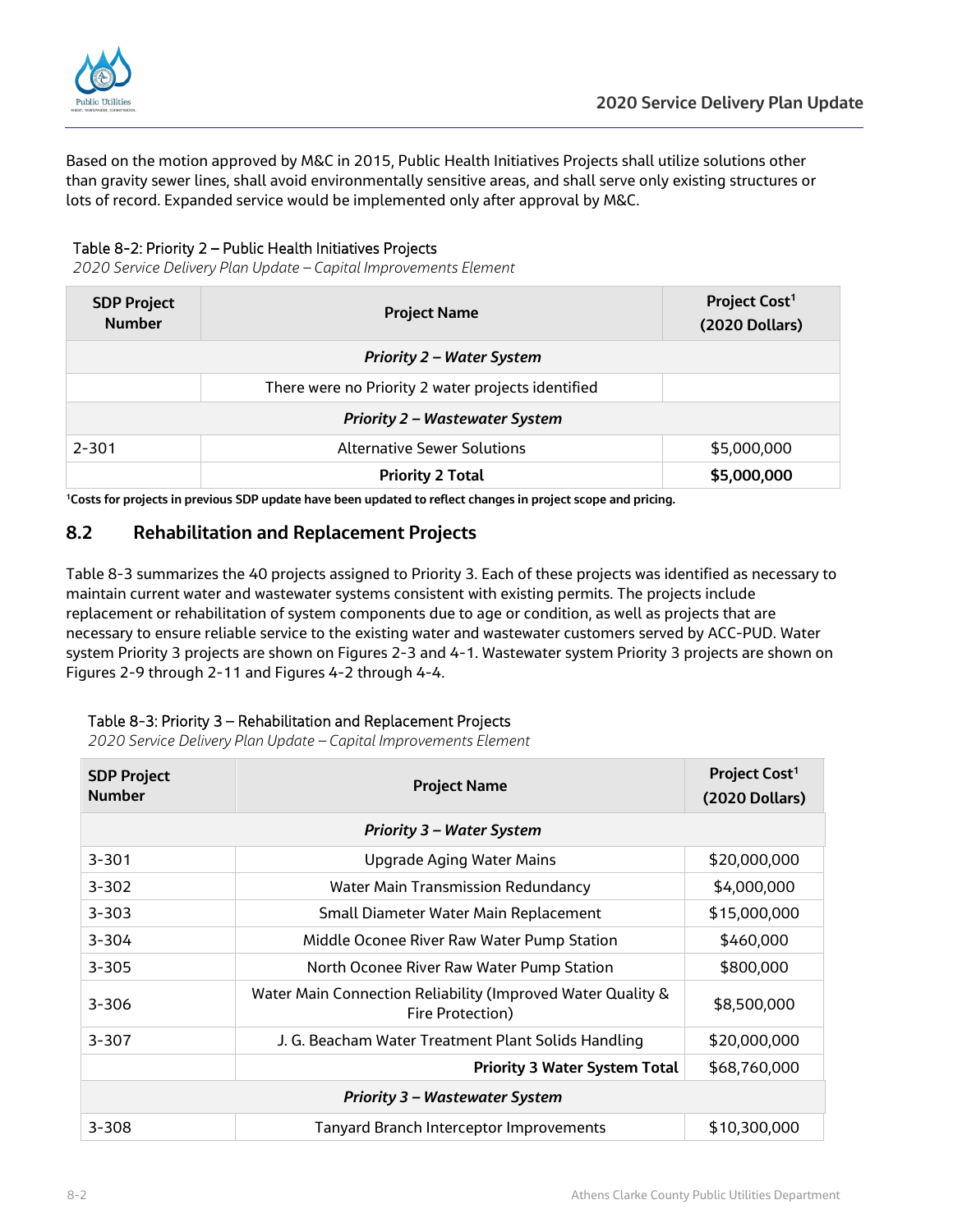

#### Table 8-3: Priority 3 – Rehabilitation and Replacement Projects

*2020 Service Delivery Plan Update – Capital Improvements Element*

| <b>SDP Project</b><br><b>Number</b> | <b>Project Name</b>                                                                    | Project Cost <sup>1</sup><br>(2020 Dollars) |
|-------------------------------------|----------------------------------------------------------------------------------------|---------------------------------------------|
| 3-309                               | Brooklyn Creek Interceptor Improvements                                                | \$11,600,000                                |
| $3 - 310$                           | Upper North Oconee Interceptor - Phase 2B                                              | \$11,500,000                                |
| $3 - 311$                           | Upper North Oconee Interceptor - Phase 2C                                              | \$8,400,000                                 |
| $3 - 312$                           | Middle Oconee East Mill Run Sewer Replacement                                          | \$1,000,000                                 |
| $3 - 313$                           | Sanford Stadium Sanitary Sewer Interceptor Improvements<br>Phase 1                     | \$5,800,000                                 |
| $3 - 314$                           | Middle Oconee East Trunk Improvements Phase 1                                          | \$13,000,000                                |
| $3 - 315$                           | North Oconee WRF - Aeration Basins                                                     | \$800,000                                   |
| $3 - 316$                           | Mitchell Bridge Sewer Interceptor Improvements                                         | \$6,000,000                                 |
| $3 - 317$                           | McNutt Creek Sewer Interceptor Improvements Phase 1                                    | \$14,000,000                                |
| $3 - 318$                           | Prioritized Sewer Rehabilitation and Replacement                                       | \$8,000,000                                 |
| $3 - 319$                           | Middle Oconee WRF Electrical Building                                                  | \$6,200,000                                 |
| 3-320                               | North Oconee WRF - Thermal Dryer                                                       | \$12,000,000                                |
| $3 - 321$                           | Hampton Park Gravity Sewer Interceptor                                                 | \$1,500,000                                 |
| $3 - 322$                           | <b>Cedar Creek WRF Emergency Generator</b>                                             | \$6,000,000                                 |
| $3 - 323$                           | Middle Oconee West Trunk Improvements Phase 1                                          | \$12,500,000                                |
| 3-324                               | <b>Voyles Road Sanitary Sewer Upgrade</b>                                              | \$3,900,000                                 |
| $3 - 325$                           | <b>Targeted Sanitary Sewer Flow Monitoring</b>                                         | \$500,000                                   |
| $3 - 326$                           | Upper North Oconee West Trunk Improvements                                             | \$2,900,000                                 |
| $3 - 327$                           | North Oconee WRF - Biosolids Upgrades                                                  | \$35,000,000                                |
| $3 - 328$                           | Kingswood Subdivision Gravity Sewer Collector Improvements                             | \$1,100,000                                 |
| 3-329                               | Long-term Sanitary Sewer Evaluation Survey (SSES) and<br><b>Rehabilitation Program</b> | \$500,000                                   |
| 3-330                               | North Oconee WRF - Aeration Basins Small Blower                                        | \$1,100,000                                 |
| $3 - 331$                           | Middle Oconee WRF Operations Building                                                  | \$2,000,000                                 |
| $3 - 332$                           | Middle Oconee WRF - Enhanced Biological Phosphorus<br><b>Removal Basin Cover</b>       | \$800,000                                   |
| $3 - 333$                           | Middle Oconee WRF Influent Pumps                                                       | \$2,200,000                                 |
| 3-334                               | <b>Cedar Creek WRF Influent Pumps</b>                                                  | \$1,200,000                                 |
| $3 - 335$                           | North Oconee WRF - Preliminary Treatment                                               | \$1,200,000                                 |
| 3-336                               | Cedar Creek Interceptor Improvements - Phase 1                                         | \$2,500,000                                 |
| $3 - 337$                           | Middle Oconee WRF - Preliminary Treatment                                              | \$500,000                                   |
| 3-338                               | <b>Turkey Creek Interceptor Improvements</b>                                           | \$1,500,000                                 |
| 3-339                               | Cedar Creek WRF - Ultraviolet Disinfection                                             | \$600,000                                   |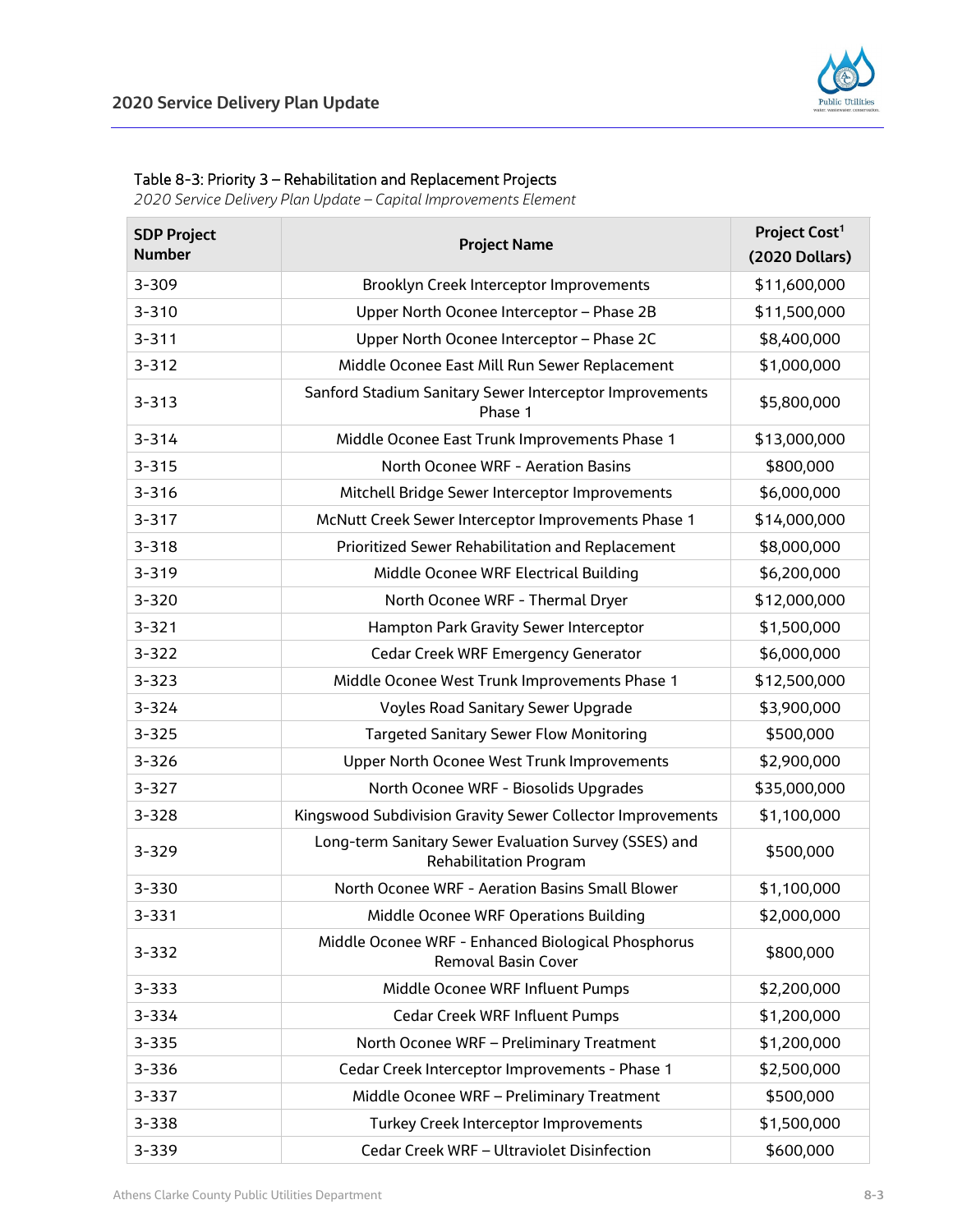

## Table 8-3: Priority 3 – Rehabilitation and Replacement Projects

*2020 Service Delivery Plan Update – Capital Improvements Element*

| <b>SDP Project</b><br><b>Number</b> | <b>Project Name</b>                                       | Project Cost <sup>1</sup><br>(2020 Dollars) |
|-------------------------------------|-----------------------------------------------------------|---------------------------------------------|
|                                     | <b>Priority 3 Wastewater System Total</b>                 | \$186,100,000                               |
|                                     | <b>Priority 3 - Utility Wide</b>                          |                                             |
| $3 - 340$                           | <b>Combined Meter Management/Water and Sewer Facility</b> | \$9,000,000                                 |
|                                     | <b>Priority 3 Utility Wide Total</b>                      | \$9,000,000                                 |
|                                     | <b>Priority 3 Total</b>                                   | \$263,860,000                               |

1 Costs for projects in previous SDP update have been updated to reflect changes in project scope and pricing.

# **8.3 System Expansion Projects**

Table 8-4 summarizes the 3 projects assigned to Priority 4. System expansion projects add capacity in existing service areas in order to provide service for new customers. In some cases, system expansion is driven by the increased demands of an existing customer.

## Table 8-4: Priority 4 – System Expansion Projects

*2020 Service Delivery Plan Update – Capital Improvements Element*

| <b>SDP Project</b><br><b>Number</b> | <b>Project Name</b>                                    | <b>Project Cost</b><br>(2020 Dollars) |
|-------------------------------------|--------------------------------------------------------|---------------------------------------|
|                                     | <b>Priority 4 – Water System</b>                       |                                       |
| $4 - 301$                           | <b>Additional Storage</b>                              | \$15,000,000                          |
| $4 - 302$                           | Atlanta Highway Tank and Booster Pump Station          | \$8,000,000                           |
| $4 - 303$                           | Water Supply Resiliency and Reliability                | \$45,000,000                          |
|                                     | <b>Priority 4 – Wastewater System</b>                  |                                       |
|                                     | There are no Priority 4 wastewater projects identified |                                       |
|                                     | <b>Priority 4 Total</b>                                | \$68,000,000                          |

1 Costs for projects in previous SDP update have been updated to reflect changes in project scope and pricing.

# **8.4 System Extension Projects**

For the 2020 SDP Update, no water extension projects were identified. Table 8-5 summarizes recycled water projects and the 6 wastewater projects assigned to Priority 5, that extend wastewater collection within the existing public sewer Service Area. Wastewater system extension projects are shown on Figure 4-2 (North Oconee Basin) and Figure 4-3 (Middle Oconee Basin).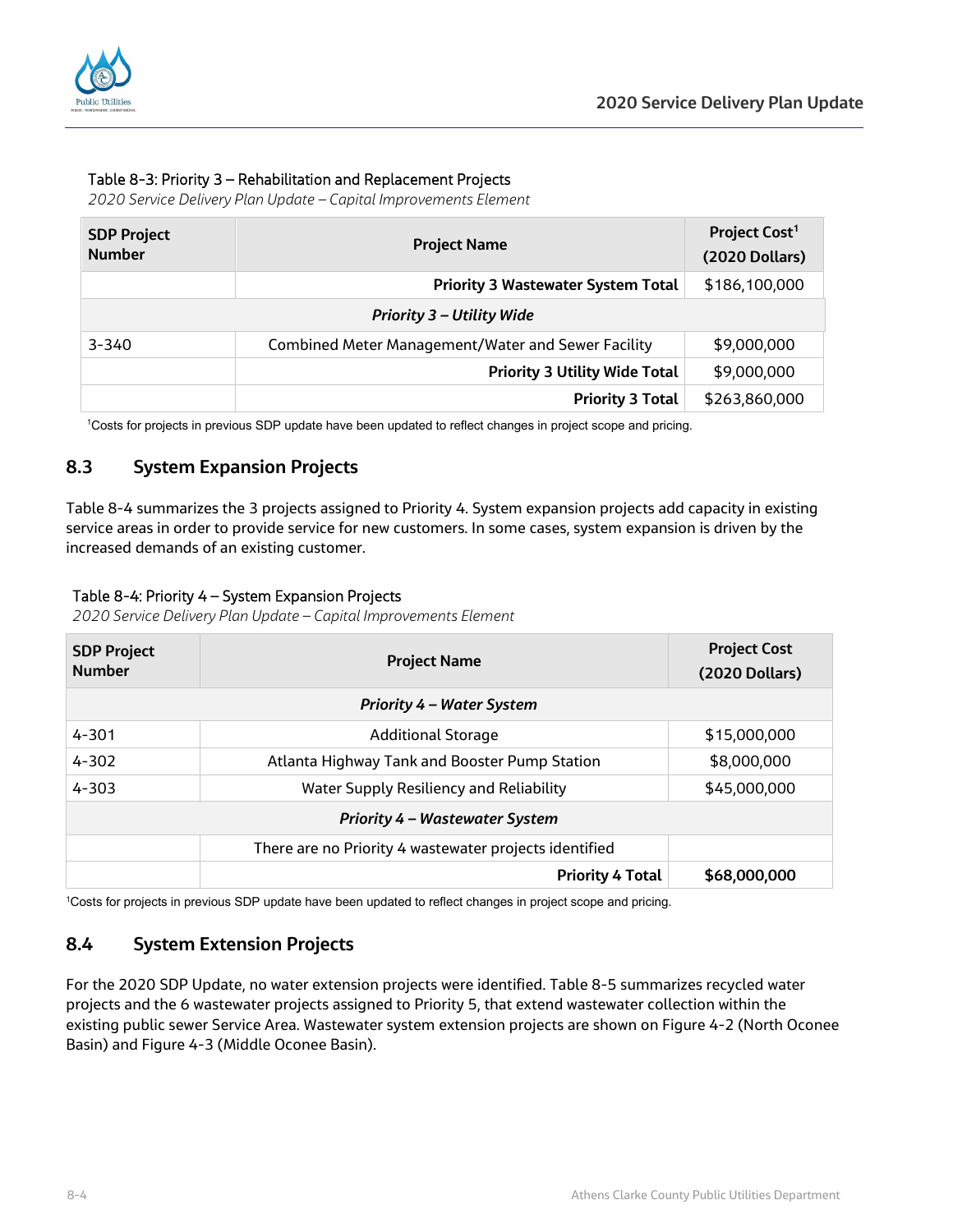

#### Table 8-5: Priority 5 – System Extension Projects

*2020 Service Delivery Plan Update – Capital Improvements Element*

| <b>SDP Project</b><br><b>Number</b>   | <b>Project Name</b>                                          | <b>Project Cost</b><br>(2020 Dollars) |
|---------------------------------------|--------------------------------------------------------------|---------------------------------------|
|                                       | <b>Priority 5 – Recycled Water System</b>                    |                                       |
| $5 - 301$                             | <b>UGA Recycled Water Transmission Line</b>                  | \$1,600,000                           |
| $5 - 302$                             | North Oconee WRF Recycled Water Facility                     | \$3,400,000                           |
| $5 - 303$                             | Athena Industrial Park Recycled Water Transmission Line      | \$14,000,000                          |
|                                       | <b>Priority 5 Recycled Water System Total</b>                | \$19,000,000                          |
| <b>Priority 5 – Wastewater System</b> |                                                              |                                       |
| $5 - 304$                             | Trail Creek East/West Extension - Project 3 (TCE-3)          | \$1,200,000                           |
| $5 - 305$                             | Trail Creek East/West Extension - Project 4 (TCE-2, TCE-4)   | \$1,400,000                           |
| $5 - 306$                             | Bear Creek Gravity Sewer Extension (BC-2)                    | \$1,500,000                           |
| $5 - 307$                             | Lower Middle Oconee Gravity Sewer Extension (LMO-8)          | \$2,000,000                           |
| $5 - 308$                             | Turkey Creek Gravity Sewer Extension (TC-2)                  | \$1,700,000                           |
| $5 - 309$                             | Upper North Oconee/North Oconee River East Extension (UNO-8) | \$750,000                             |
|                                       | <b>Priority 5 Wastewater System Total</b>                    | \$8,550,000                           |
|                                       | <b>Priority 5 Total</b>                                      | \$27,550,000                          |

1 Costs for projects in previous SDP update have been updated to reflect changes in project scope and pricing.

# **8.5 Mayor and Commission Strategic Commitments and Key Performance Indicators Projects**

Table 8-6 summarizes the 2 Priority 6 projects. These two utility wide projects will help to improve overall performance of the utility.

#### Table 8-6: Priority 6 – Mayor and Commission Strategic Commitments Projects

*2020 Service Delivery Plan Update – Capital Improvements Element*

| <b>SDP Project</b><br><b>Number</b> | <b>Project Name</b>              | <b>Project Cost</b><br><b>(2020 Dollars)</b> |
|-------------------------------------|----------------------------------|----------------------------------------------|
|                                     | <b>Priority 6 – Utility Wide</b> |                                              |
| $6 - 301$                           | <b>Billing System Project</b>    | \$400,000                                    |
| $6 - 302$                           | <b>Alternate Energy</b>          | \$2,790,000                                  |
|                                     | <b>Priority 6 Total</b>          | \$3,190,000                                  |

1 Costs for projects in previous SDP update have been updated to reflect changes in project scope and pricing.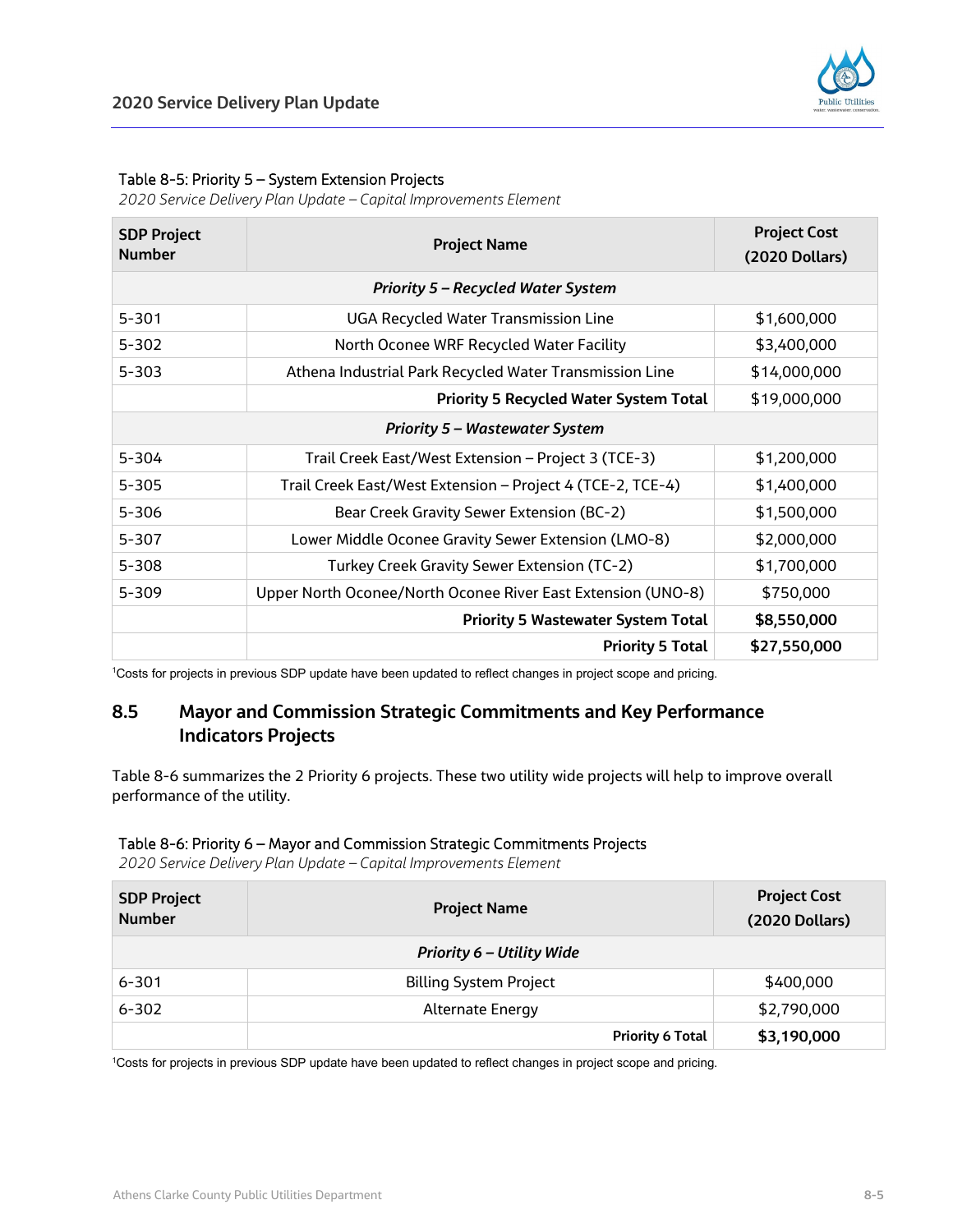

# **8.6 Project Timing**

With each of the 59 recommended capital improvement projects prioritized and ranked within their respective categories, projects were then ranked against each other based on time of need for the improvement. PUD staff used the project ranking methodology discussed in Section 6 and the time of need of the capital improvements to identify the timing of the capital improvement projects relative to each other. For example, a Priority 1 capital project may be needed later than a Priority 3 project depending on when regulatory requirements require the Priority 1 project to be completed.

Table 8-7 lists each of the recommended capital improvement projects based on time of need to be completed.

| <b>SDP Project</b><br><b>Number</b> | <b>Project Name</b>                                                | <b>Project Timing</b> |
|-------------------------------------|--------------------------------------------------------------------|-----------------------|
| $1 - 302$                           | North Oconee WRF - Phosphorus Polishing                            | 1                     |
| $1 - 303$                           | Middle Oconee WRF - Phosphorus Polishing                           | $\overline{2}$        |
| $3 - 308$                           | <b>Tanyard Branch Interceptor Improvements</b>                     | 3                     |
| 3-309                               | Brooklyn Creek Interceptor Improvements                            | 4                     |
| $3 - 310$                           | Upper North Oconee Interceptor - Phase 2B                          | 5                     |
| $3 - 311$                           | Upper North Oconee Interceptor - Phase 2C                          | 6                     |
| $5 - 301$                           | <b>UGA Recycled Water Transmission Line</b>                        | $\overline{7}$        |
| $1 - 304$                           | Cedar Creek WRF - Phosphorus Polishing                             | 8                     |
| $5 - 302$                           | North Oconee WRF Recycled Water Facility                           | 9                     |
| $1 - 301$                           | <b>Future Drinking Water Regulations</b>                           | 10                    |
| $3 - 312$                           | Middle Oconee East Mill Run Sewer Replacement                      | 11                    |
| $4 - 301$                           | <b>Additional Storage</b>                                          | 12                    |
| $6 - 301$                           | <b>Billing System Project</b>                                      | 13                    |
| $3 - 313$                           | Sanford Stadium Sanitary Sewer Interceptor Improvements<br>Phase 1 | 14                    |
| $2 - 301$                           | <b>Alternative Sewer Solutions</b>                                 | 15                    |
| $3 - 340$                           | Combined Meter Management/Water and Sewer Facility                 | 16                    |
| $3 - 314$                           | Middle Oconee East Trunk Improvements Phase 1                      | 17                    |
| $3 - 301$                           | <b>Upgrade Aging Water Mains</b>                                   | 18                    |
| $3 - 315$                           | North Oconee WRF - Aeration Basins                                 | 19                    |
| $3 - 316$                           | Mitchell Bridge Sewer Interceptor Improvements                     | 20                    |
| $3 - 317$                           | McNutt Creek Sewer Interceptor Improvements Phase 1                | 21                    |
| $3 - 318$                           | Prioritized Sewer Rehabilitation and Replacement                   | 22                    |
| $3 - 319$                           | Middle Oconee WRF Electrical Building                              | 23                    |
| $3 - 320$                           | North Oconee WRF - Thermal Dryer                                   | 24                    |

Table 8-7: Project Timing for Capital Improvement Projects

*2020 Service Delivery Plan Update –Capital Improvements Element*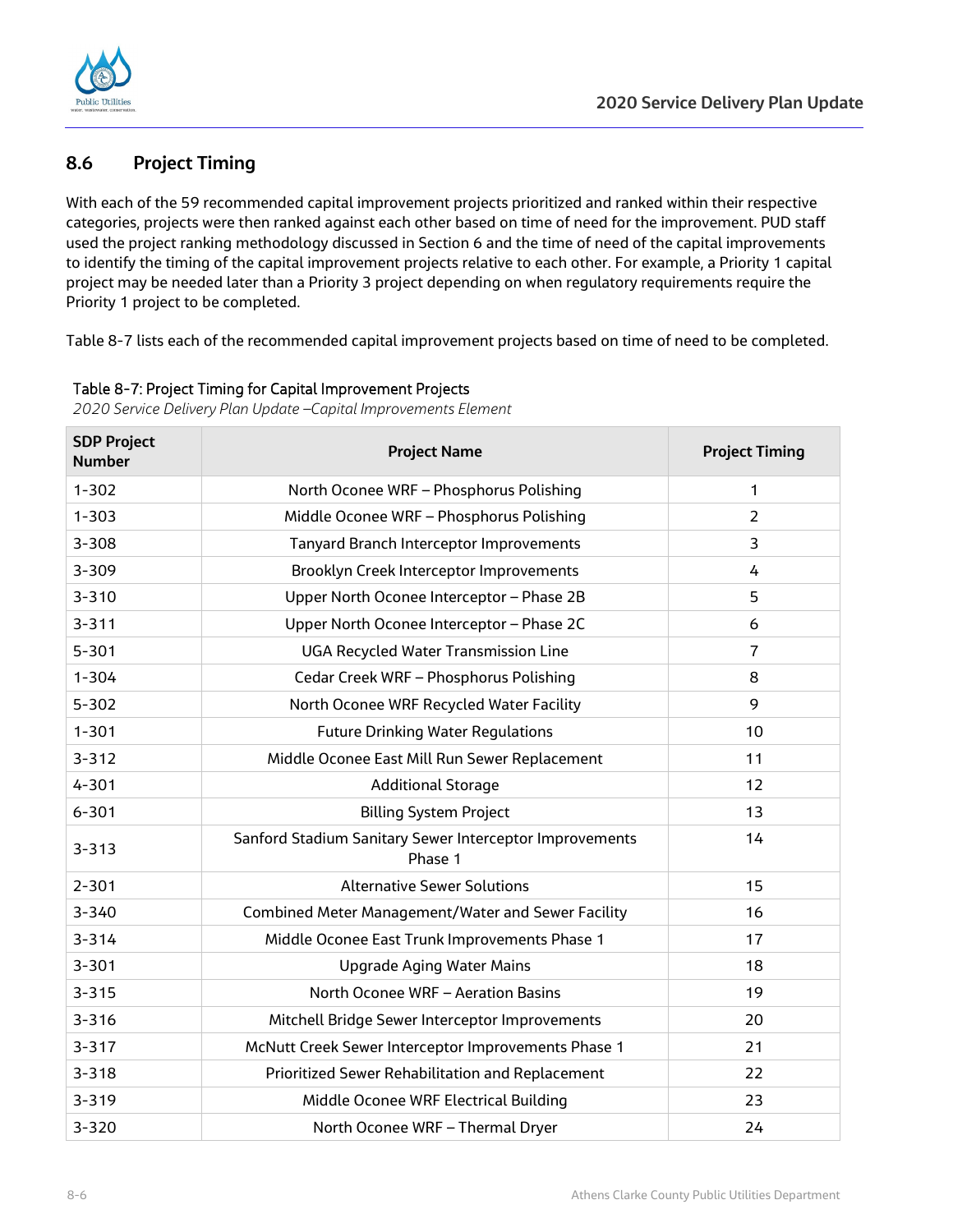

#### Table 8-7: Project Timing for Capital Improvement Projects

*2020 Service Delivery Plan Update –Capital Improvements Element*

| <b>SDP Project</b><br><b>Number</b> | <b>Project Name</b>                                                                        | <b>Project Timing</b> |
|-------------------------------------|--------------------------------------------------------------------------------------------|-----------------------|
| $3 - 321$                           | Hampton Park Gravity Sewer Interceptor                                                     | 25                    |
| $5 - 304$                           | Trail Creek East/West Extension - Project 3 (TCE-3)                                        | 26                    |
| $3 - 302$                           | <b>Water Main Transmission Redundancy</b>                                                  | 27                    |
| $3 - 303$                           | Small Diameter Water Main Replacement                                                      | 28                    |
| $3 - 322$                           | Cedar Creek WRF Emergency Generator                                                        | 29                    |
| $5 - 323$                           | Middle Oconee West Trunk Improvements Phase 1                                              | 30                    |
| $5 - 303$                           | Athena Industrial Park Recycled Water Transmission Line                                    | 31                    |
| $3 - 324$                           | <b>Voyles Road Sanitary Sewer Upgrade</b>                                                  | 32                    |
| $3 - 304$                           | Middle Oconee River Raw Water Pump Station                                                 | 33                    |
| $3 - 305$                           | North Oconee River Raw Water Pump Station                                                  | 34                    |
| $3 - 325$                           | <b>Targeted Sanitary Sewer Flow Monitoring</b>                                             | 35                    |
| $4 - 302$                           | Atlanta Highway Tank and Booster Pump Station                                              | 36                    |
| $4 - 303$                           | Water Supply Resiliency and Reliability                                                    | 37                    |
| $3 - 326$                           | Upper North Oconee West Trunk Improvements                                                 | 38                    |
| $3 - 306$                           | Water Main Connection Reliability for Improved Water Quality and<br><b>Fire Protection</b> | 39                    |
| $3 - 327$                           | North Oconee WRF - Biosolids Upgrades                                                      | 40                    |
| $3 - 328$                           | Kingswood Subdivision Gravity Sewer Collector Improvements                                 | 41                    |
| $3 - 329$                           | Long-term Sanitary Sewer Evaluation Survey (SSES) and<br><b>Rehabilitation Program</b>     | 42                    |
| $3 - 307$                           | J. G. Beacham Water Treatment Plant Solids Handling                                        | 43                    |
| $3 - 330$                           | North Oconee WRF - Aeration Basins Small Blower                                            | 44                    |
| $3 - 331$                           | Middle Oconee WRF Operations Building                                                      | 45                    |
| $3 - 332$                           | Middle Oconee WRF - Enhanced Biological Phosphorus Removal<br><b>Basin Cover</b>           | 46                    |
| $6 - 302$                           | <b>Alternate Energy</b>                                                                    | 47                    |
| $5 - 305$                           | Trail Creek East/West Extension - Project 4 (TCE-2, TCE-4)                                 | 48                    |
| $3 - 333$                           | Middle Oconee WRF Influent Pumps                                                           | 49                    |
| 3-334                               | Cedar Creek WRF Influent Pumps                                                             | 50                    |
| $3 - 335$                           | North Oconee WRF - Preliminary Treatment                                                   | 51                    |
| 3-336                               | Cedar Creek Interceptor Improvements - Phase 1                                             | 52                    |
| $3 - 337$                           | Middle Oconee WRF - Preliminary Treatment                                                  | 53                    |
| $3 - 338$                           | Turkey Creek Interceptor Improvements                                                      | 54                    |
| 3-339                               | Cedar Creek WRF - Ultraviolet Disinfection                                                 | 55                    |